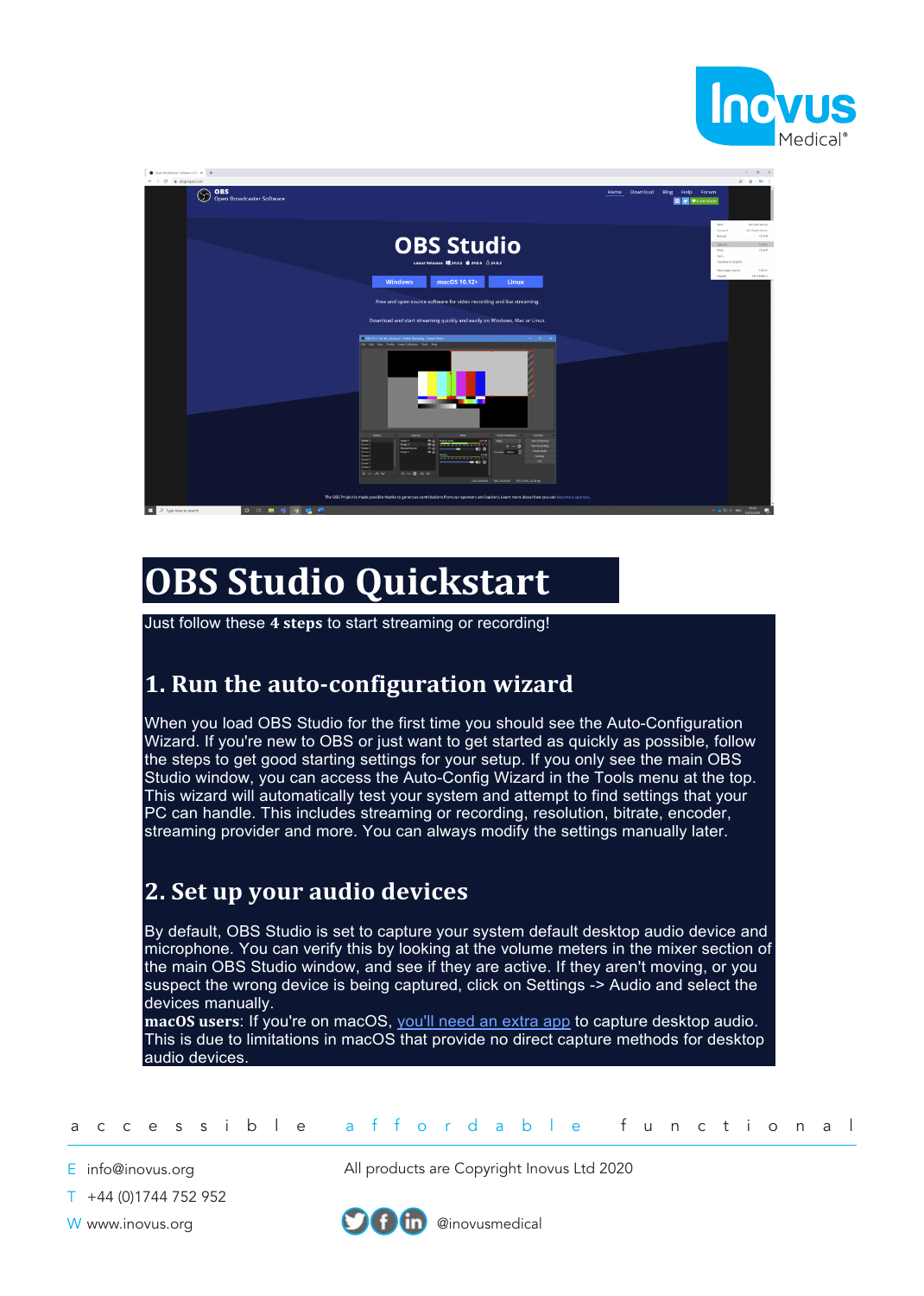

### **3. Add your sources for video**

Next, you'll see that the preview is a black screen. OBS does not capture any video by default. To get started capturing, **you need to add a Source**. At the bottom of the window is a box called 'Sources'. Click on the  $+$  (or right click inside the box) and pick the source you want. As a few examples, select Game Capture if you're capturing a game, Window for non-game applications, or Video Capture Device for a webcam or capture card.

**Laptop users**: Here's our troubleshooting guide if your game/window/display capture sources still show a black screen.

Sources and Scenes are the bread and butter of OBS Studio, and can be super powerful. Click here to read more about them.

## **4. Test your stream and record settings**

Double check that all your settings are how you want them in Settings -> Output. **Then, just hit Start Recording or Start Streaming.** We strongly encourage running a test for a few minutes to make sure that there are no issues, rather than just jumping in to your first stream or recording. If you run into any issues, or need further help, take a peek at our help portal.

Once you're satisfied, you can go on to creating great content. That's all there is to it!

#### accessible affordable functional

E info@inovus.org

T +44 (0)1744 752 952

All products are Copyright Inovus Ltd 2020



W www.inovus.org @inovusmedical